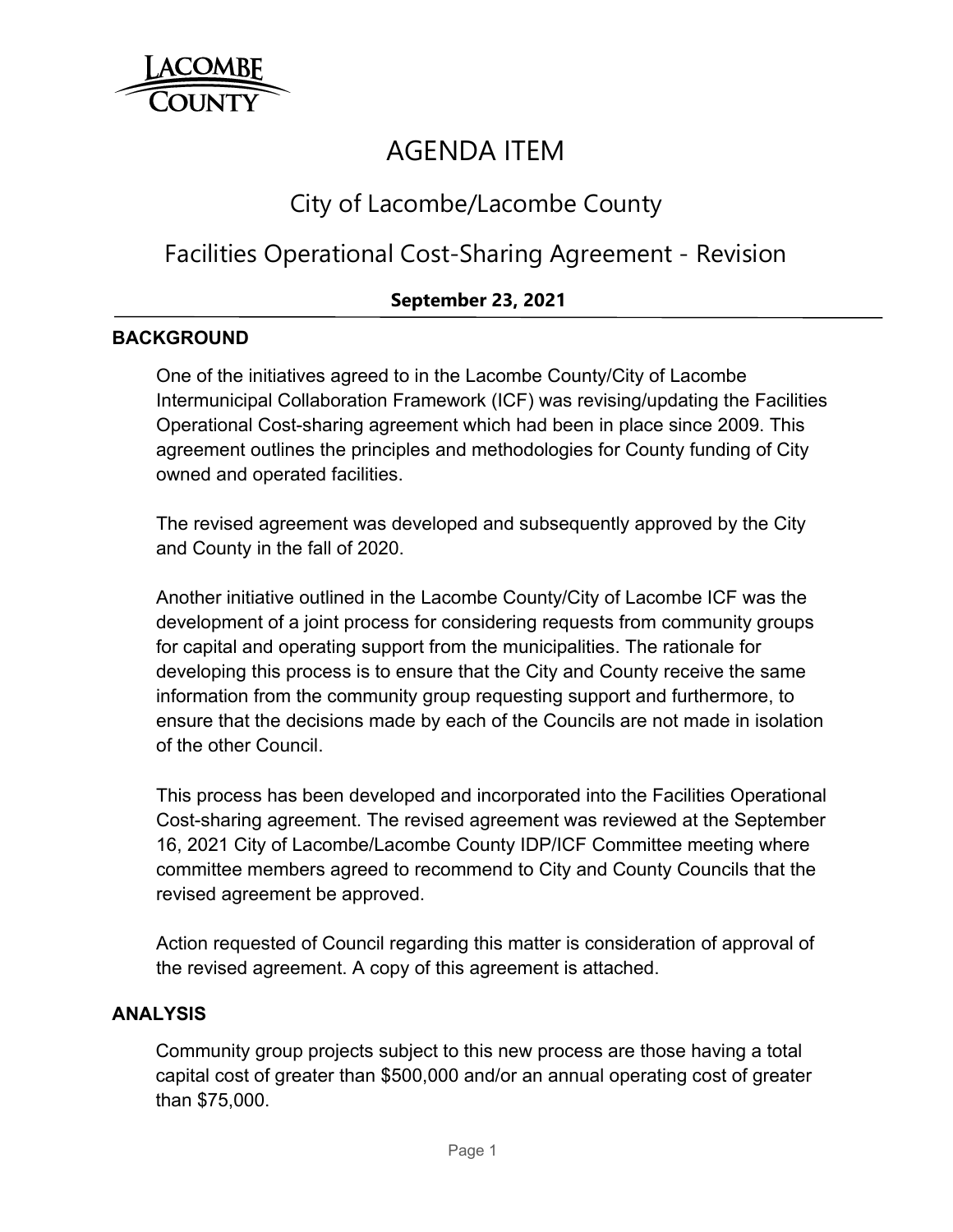

The proposed, three-step process is as follows:

- 1. A joint public meeting of the City and County Councils will be held for the purpose of receiving the community group's presentation and request.
- 2. Following this meeting, the City and County Councils will meet separately to discuss the request either publicly or in-camera. The Chief Administrative Officer (CAO) of each municipality will ensure that the CAO of the other municipality is advised of the date in which the respective Councils will be meeting to discuss the request. No formal resolutions regarding the community group request should be made by either Council at their respective meetings.
- 3. Once the City and County have deliberated separately, a second joint City and County public meeting will be held for the purpose of discussing the community group request and developing a recommendation on the request to be presented to the respective Councils. Though ideally each Council's decision on the recommendation should align with the other's, the independent decision-making authority of each Council must not be compromised. Although not concurrent, the decision of each Council should be well informed by fulsome discussion with the other Council.

#### Alternatives:

- 1. Approve the revised Facilities Operational Cost Sharing Agreement, as presented. (Administrative recommendation)
- 2. Take other action(s) as determined by Council.

# **BUDGET IMPLICATIONS**

Though there will be financial implications in considering funding requests for community group projects, there are no budget implications associated with the revision of this agreement.

# **LEGISLATIVE RESPONSIBILITIES**

Section 3 of the Municipal Government Act (MGA) states the purposes of a municipality are:

- a) to provide good government,
- b) to provide services, facilities or other things that, in the opinion of Council, are necessary or desirable for all or part of the municipality, and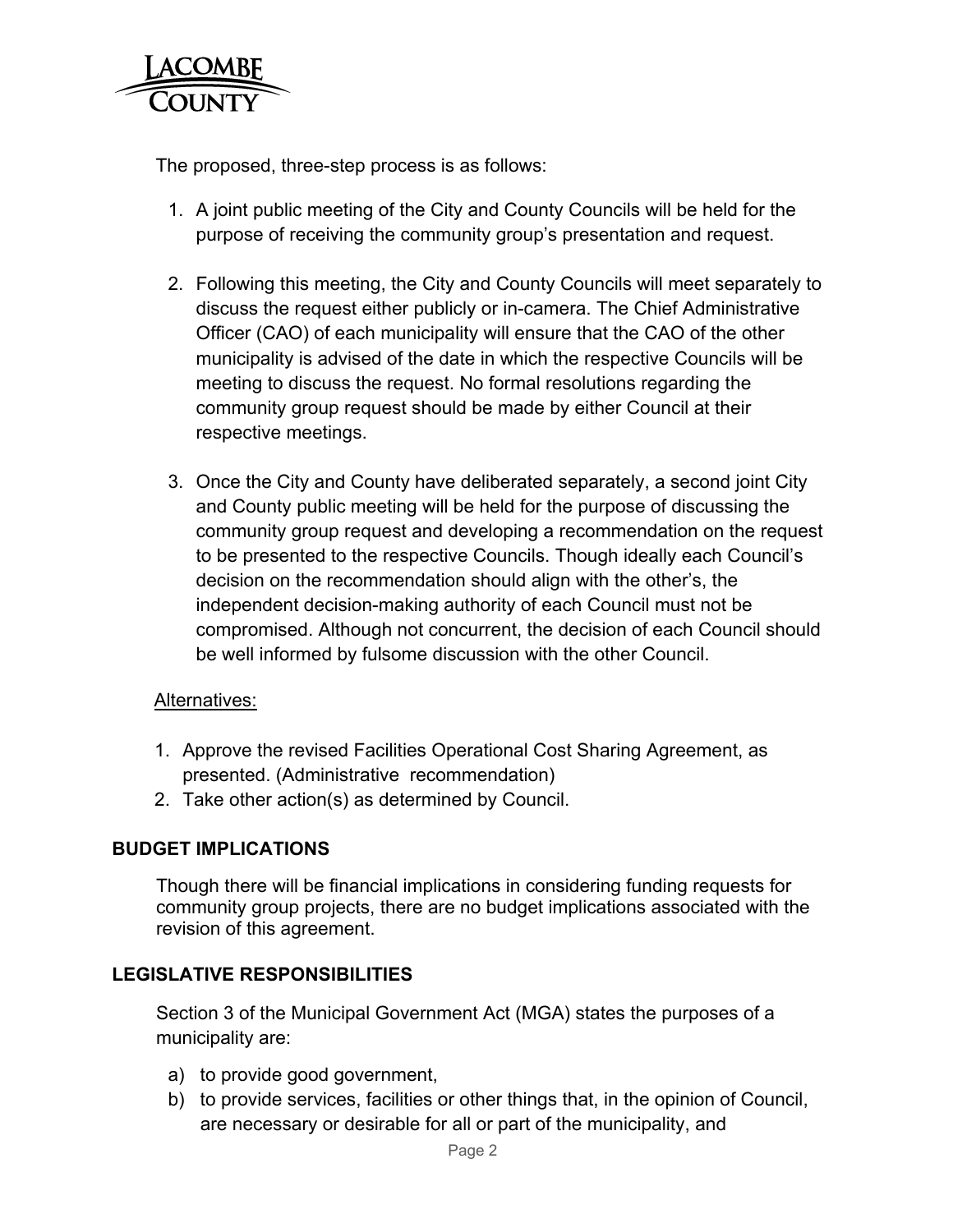

c) to develop and maintain safe and viable communities.

Section 248(1)(a) of the MGA states that a municipality may only make an expenditure that is included in an operating budget, interim operating budget or capital budget unless otherwise authorized by Council.

### **STRATEGIC PLAN**

The following elements of Lacombe County's Strategic Plan are relevant to this issue:

Our Vision: "An attractive, balanced and progressive community.

Our Mission: "Building a safe and vibrant community through leadership, innovation and the development of healthy relationships".

Our Key Principles: "Recognizing our history and solid foundation, we approach the role of providing the best possible level of municipal services for our citizens through a base of collaborative and supportive teamwork".

#### Key Principles:

- 1. "Fair and Objective in our decisions and in how we treat individuals".
- 2. "Accountability for our decisions and for our actions".

Resource and Asset Management Strategy: "To manage the natural, financial and physical assets of the County in order to obtain maximum value from all of these resources".

Service Delivery Strategy: "Pursuing the best way to provide citizens with appropriate and financially responsible levels of service delivery".

#### **PUBLIC PARTICIPATION**

Lacombe County sees the value in engaging and informing the public/stakeholders through a variety of mediums as outlined in the *Policy AD(40): Public Participation Policy*. The appropriate level of engagement for each public participation opportunity is selected on a project-to-project basis.

For this item, the following engagement will take place: